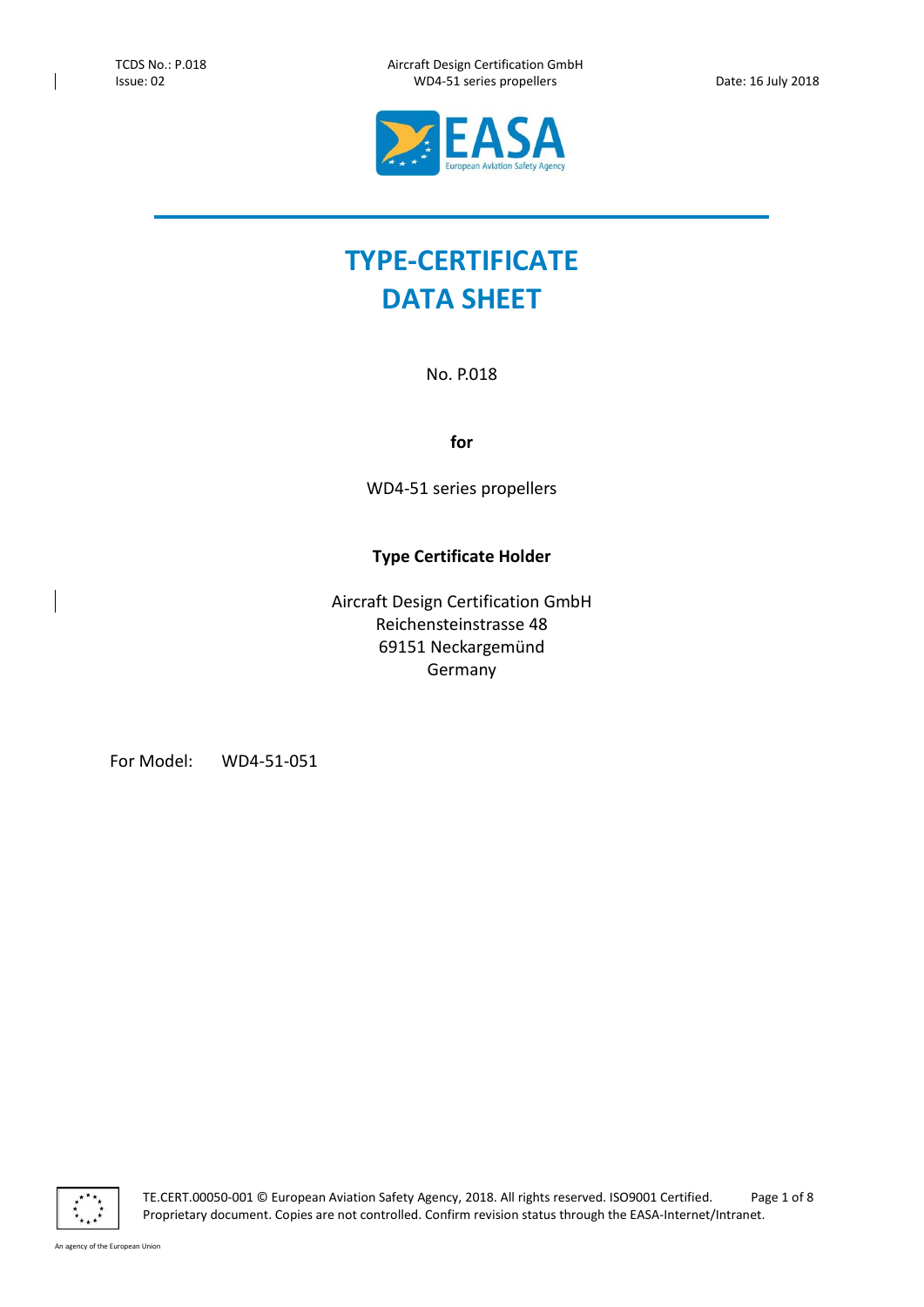Intentionally left blank



TE.CERT.00050-001 © European Aviation Safety Agency, 2018. All rights reserved. ISO9001 Certified. Page 2 of 8 Proprietary document. Copies are not controlled. Confirm revision status through the EASA-Internet/Intranet.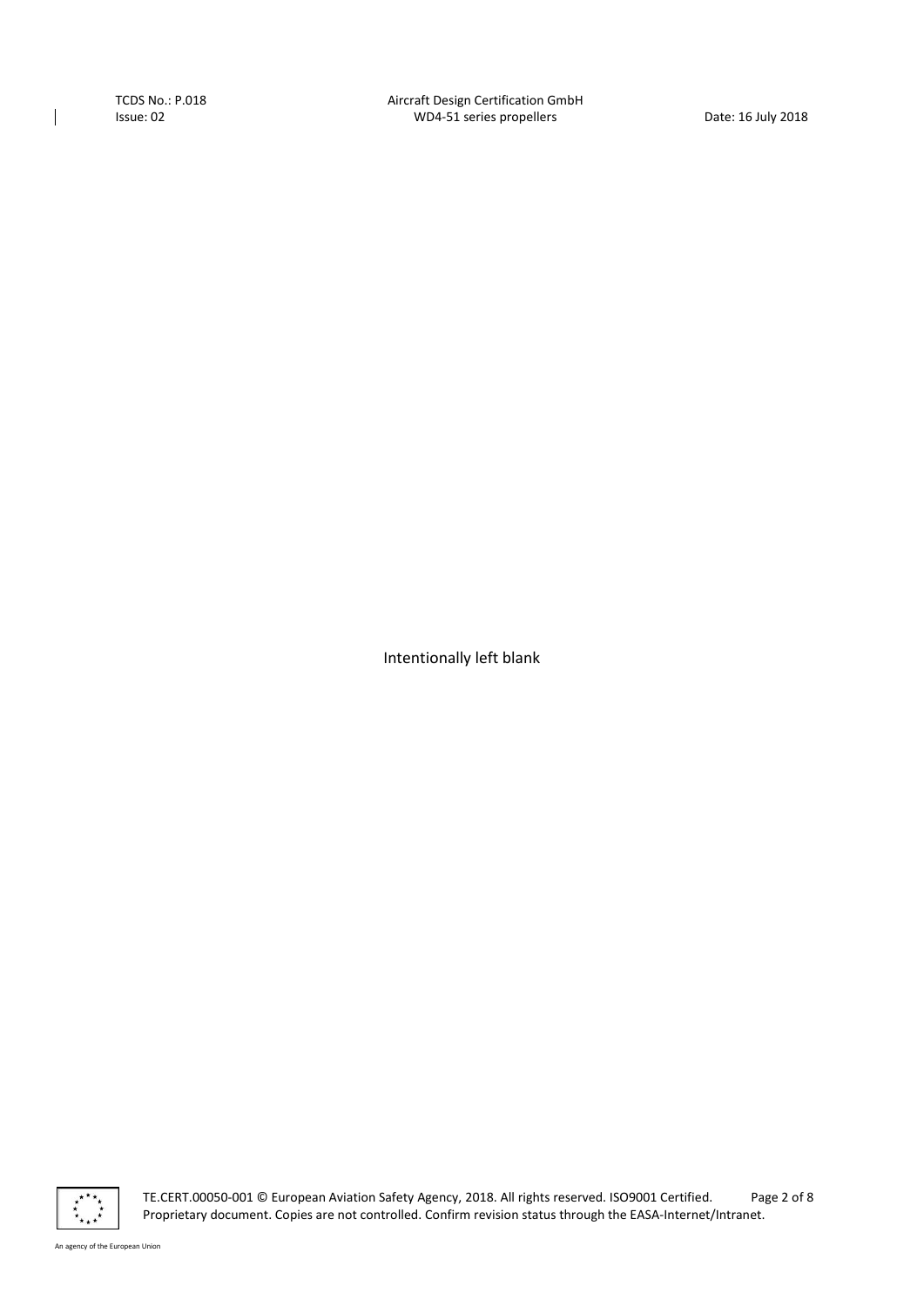# **TABLE OF CONTENTS**

| 1. Reference Date for determining the applicable airworthiness requirements  4 |  |
|--------------------------------------------------------------------------------|--|
|                                                                                |  |
|                                                                                |  |
|                                                                                |  |
|                                                                                |  |
|                                                                                |  |
|                                                                                |  |
|                                                                                |  |
|                                                                                |  |
|                                                                                |  |
|                                                                                |  |
|                                                                                |  |
|                                                                                |  |
|                                                                                |  |
|                                                                                |  |
|                                                                                |  |
|                                                                                |  |
|                                                                                |  |
|                                                                                |  |
|                                                                                |  |
|                                                                                |  |
|                                                                                |  |
|                                                                                |  |
|                                                                                |  |
|                                                                                |  |
|                                                                                |  |
|                                                                                |  |
|                                                                                |  |

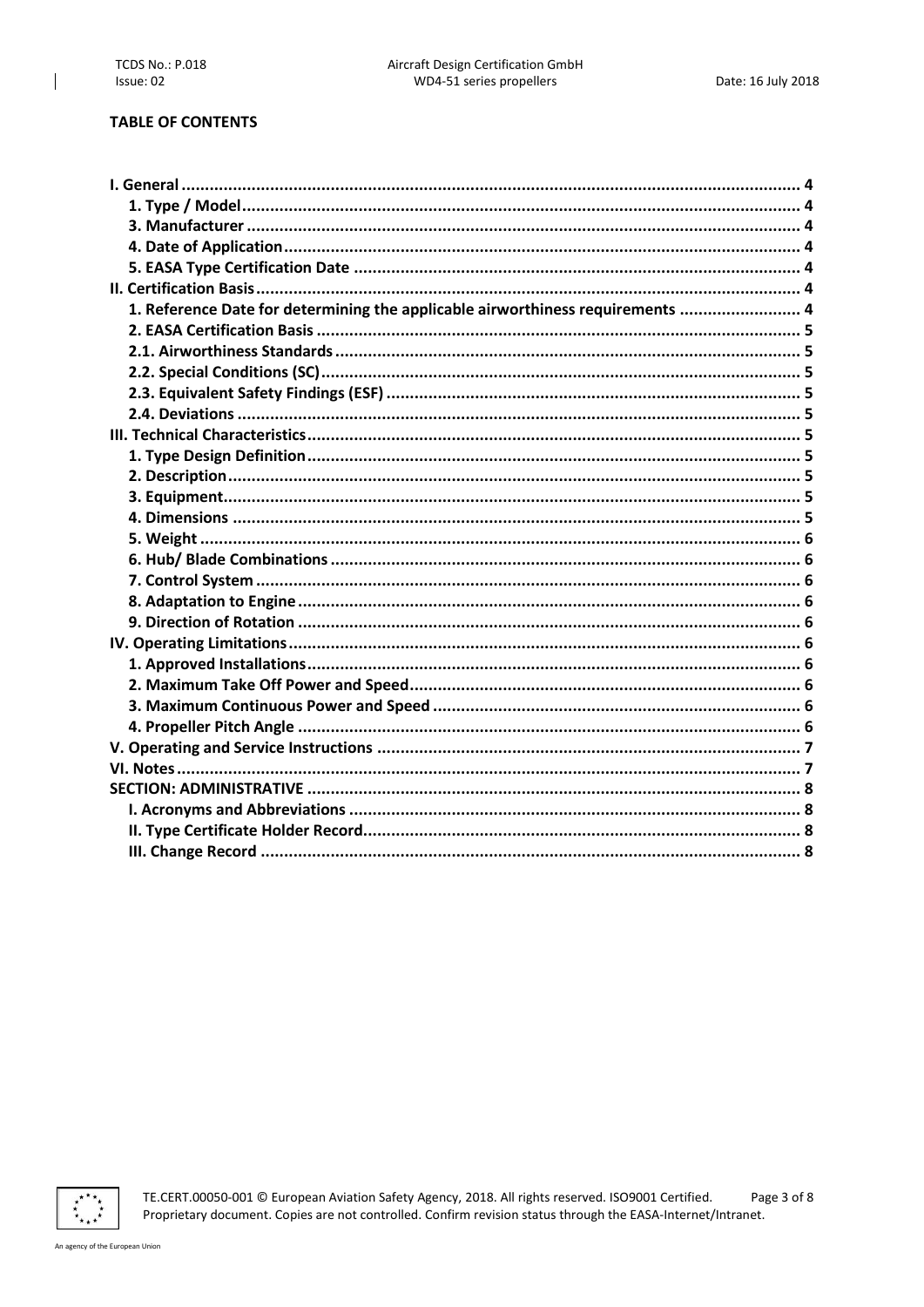# <span id="page-3-0"></span>**I. General**

# <span id="page-3-1"></span>**1. Type / Model**

WD4-51 / WD4-51-051

# **2. Type Certificate Holder**

Aircraft Design Certification GmbH Reichensteinstrasse 48 69151 Neckargemünd Germany

Design Organisation Approval No.: DOA 21J.411

Formerly: Aircraft Design & Certification Ltd. Reichensteinstrasse 48 69151 Neckargemünd

# <span id="page-3-2"></span>**3. Manufacturer**

Aircraft Design Certification GmbH

Formerly: Aircraft Design & Certification Ltd

# <span id="page-3-3"></span>**4. Date of Application**

28 August 2006

# <span id="page-3-4"></span>**5. EASA Type Certification Date**

12 December 2008

# <span id="page-3-5"></span>**II. Certification Basis**

# <span id="page-3-6"></span>**1. Reference Date for determining the applicable airworthiness requirements**

28 August 2006

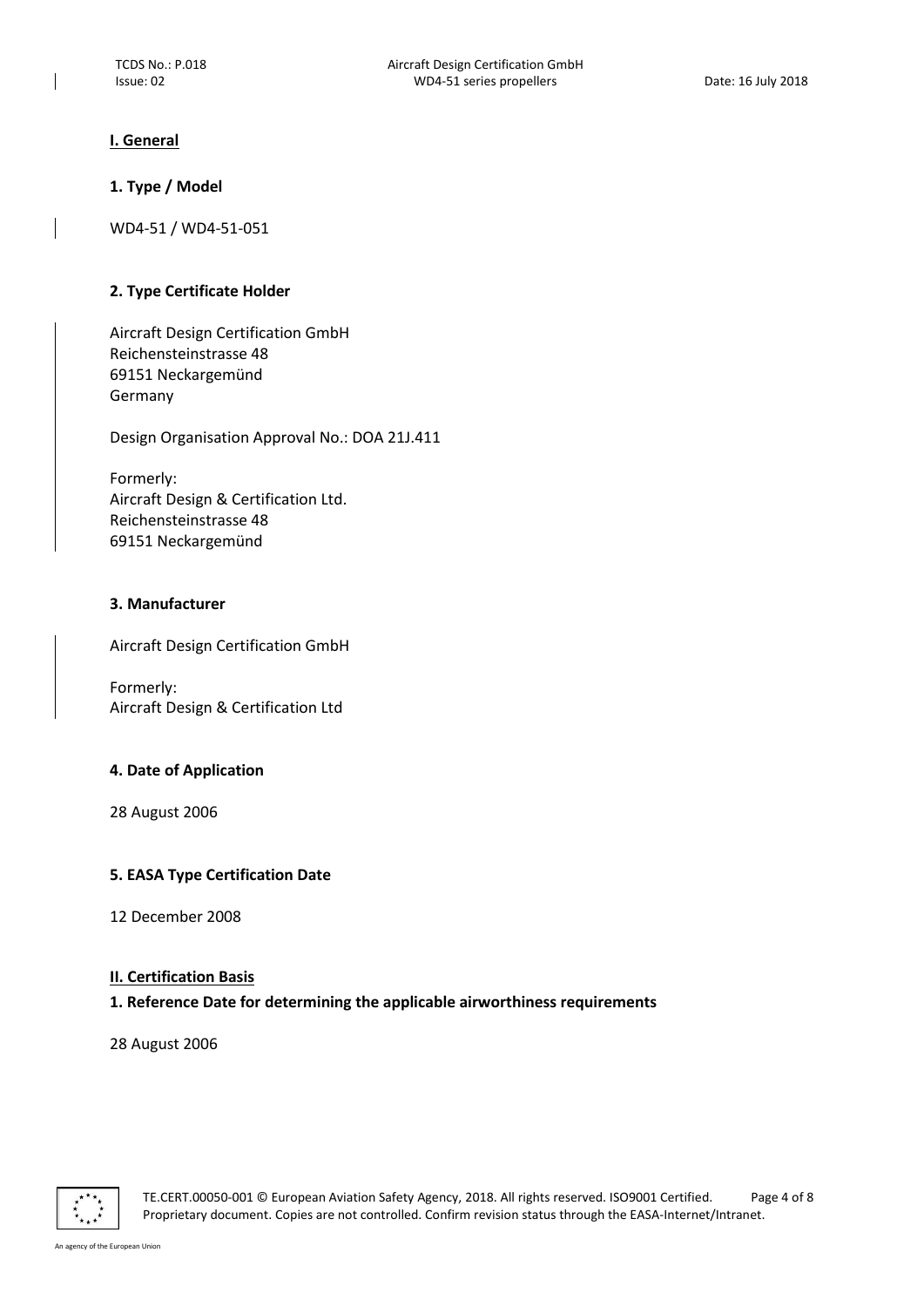#### <span id="page-4-0"></span>**2. EASA Certification Basis**

#### <span id="page-4-1"></span>**2.1. Airworthiness Standards**

CS-22 dated 14 November 2003, Subpart J

# <span id="page-4-2"></span>**2.2. Special Conditions (SC)**

None

# <span id="page-4-3"></span>**2.3. Equivalent Safety Findings (ESF)**

None

<span id="page-4-4"></span>**2.4. Deviations**

None

# <span id="page-4-5"></span>**III. Technical Characteristics**

# <span id="page-4-6"></span>**1. Type Design Definition**

The WD4-51-051 propeller model will be manufactured in according to the Type Design Definition documents WD4-51-051 Issue A dated 24 September 2004 and WD4-C1-003 Issue C dated 19 January 2009 or later approved revisions.

# <span id="page-4-7"></span>**2. Description**

The WD4-51-051 propeller is a mechanical actuated 3-blade variable pitch propeller with propeller blades constructed of composite materials and aluminium hub.

The blade core is made of foam surrounded by of glass fibre enforced epoxy covered with polyester based gel-coat and a special paint for improved UV-resistance. In the foam core there is an aluminium tube that can be filled with glue lead balls to accurately balance the three blades.

The propeller hub consist of an aluminium fork containing all the other parts so as bearings and the push rod, which is the connection part to the propeller control.

# <span id="page-4-8"></span>**3. Equipment**

Spinner: Manufactured of glass fibre. Governor: Filser-Propcon 1

# <span id="page-4-9"></span>**4. Dimensions**

Propeller diameter (overall): 172.0 cm. Adjustable range: 65°.



TE.CERT.00050-001 © European Aviation Safety Agency, 2018. All rights reserved. ISO9001 Certified. Page 5 of 8 Proprietary document. Copies are not controlled. Confirm revision status through the EASA-Internet/Intranet.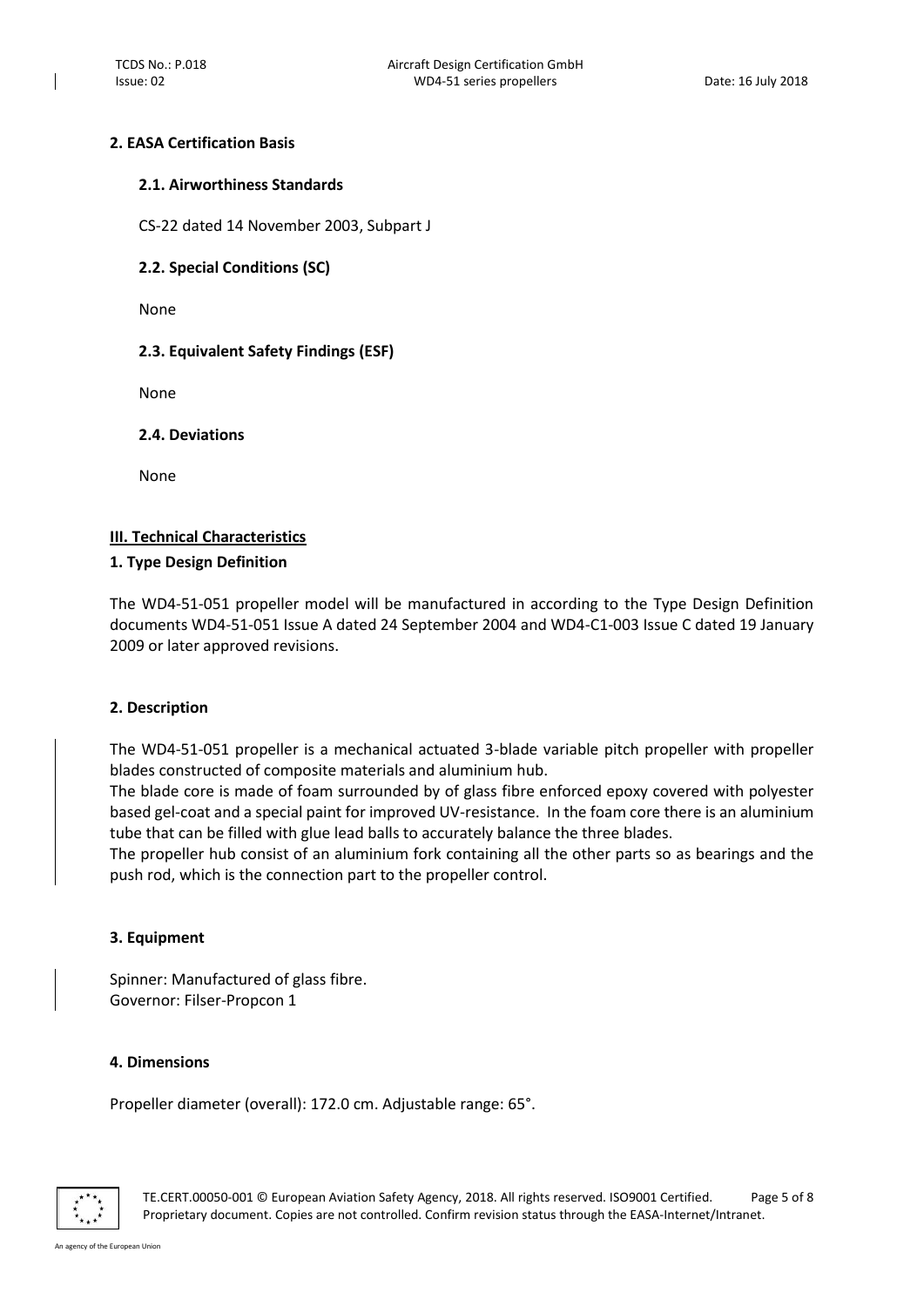#### <span id="page-5-0"></span>**5. Weight**

Propeller: 1,4 kg, Hub: 4,8 kg, Max total: 10,5 kg.

# <span id="page-5-1"></span>**6. Hub/ Blade Combinations**

Hub (aluminium) WD4-51-501 / Blade (composite) WD4-51-053.

#### <span id="page-5-2"></span>**7. Control System**

Mechanical pushrod system.

#### <span id="page-5-3"></span>**8. Adaptation to Engine**

Hub drilling, see drawing WD4-51-051.

#### <span id="page-5-4"></span>**9. Direction of Rotation**

Direction of rotation (viewed in flight direction) clockwise.

#### <span id="page-5-5"></span>**IV. Operating Limitations**

#### <span id="page-5-6"></span>**1. Approved Installations**

Propeller WD4-51-051 is approved for installation on powered sailplane and VLA aircraft only.

# <span id="page-5-7"></span>**2. Maximum Take Off Power and Speed**

Maximum Take-off power: 96,0 kW / 2500 propeller rpm.

#### <span id="page-5-8"></span>**3. Maximum Continuous Power and Speed**

Maximum Continuous power: 96,0 kW / 2500 propeller rpm

# <span id="page-5-9"></span>**4. Propeller Pitch Angle**

The WD4-51-051 propeller model has a variable pitch capability. Pitch control is provided by a governor.

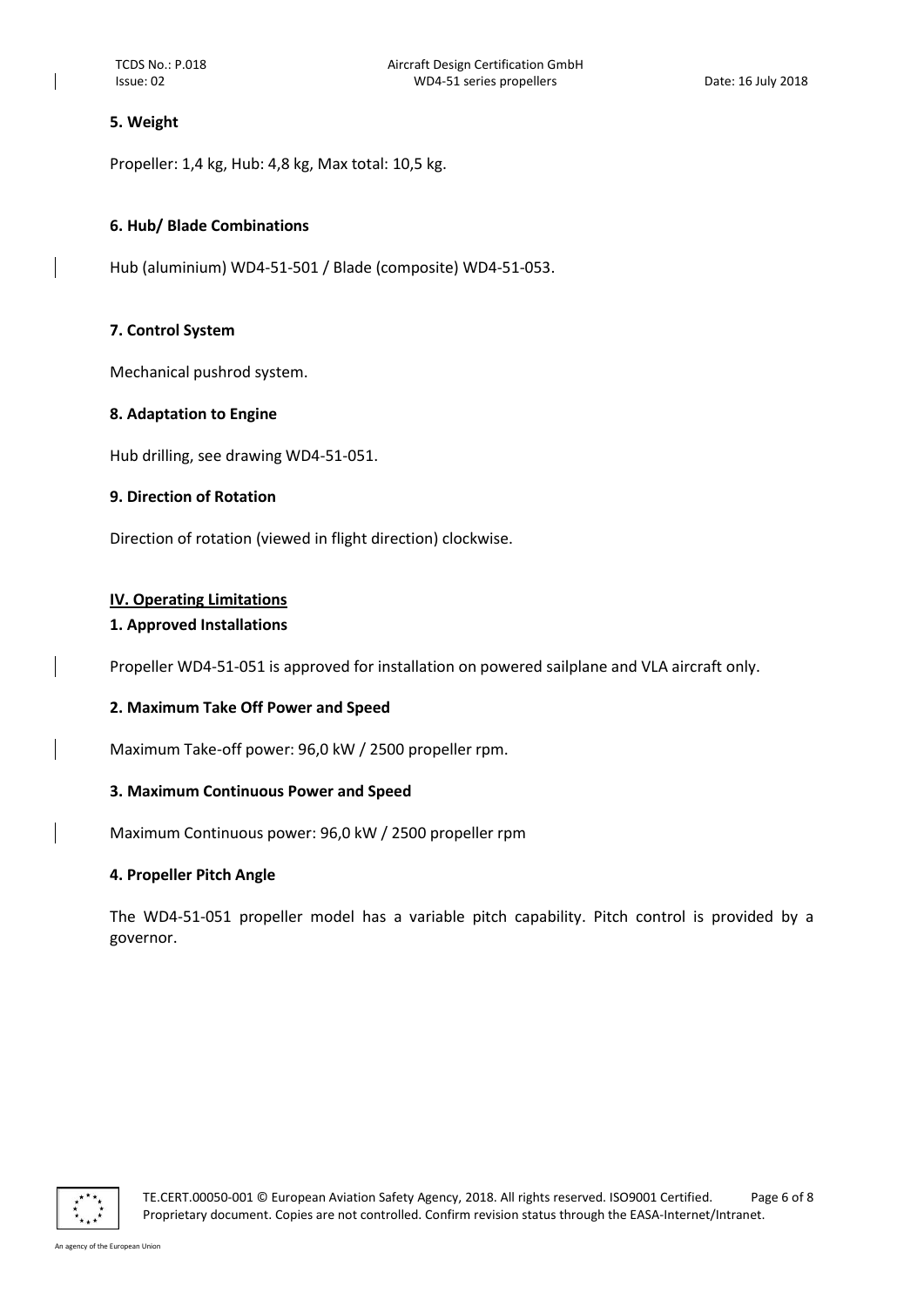# <span id="page-6-0"></span>**V. Operating and Service Instructions**

Service Instructions and Maintenance Checks according Airplane Maintenance Manual WD4-MM-E Chapter 61, February 2007 or later approved revision.

# <span id="page-6-1"></span>**VI. Notes**

- 1. Driving Torque: Max. 350 Nm.
- 2. Propeller Life: Propeller life is limited to 6.000 flight hours.

-----------------------------------------------------------------------------------



TE.CERT.00050-001 © European Aviation Safety Agency, 2018. All rights reserved. ISO9001 Certified. Page 7 of 8 Proprietary document. Copies are not controlled. Confirm revision status through the EASA-Internet/Intranet.